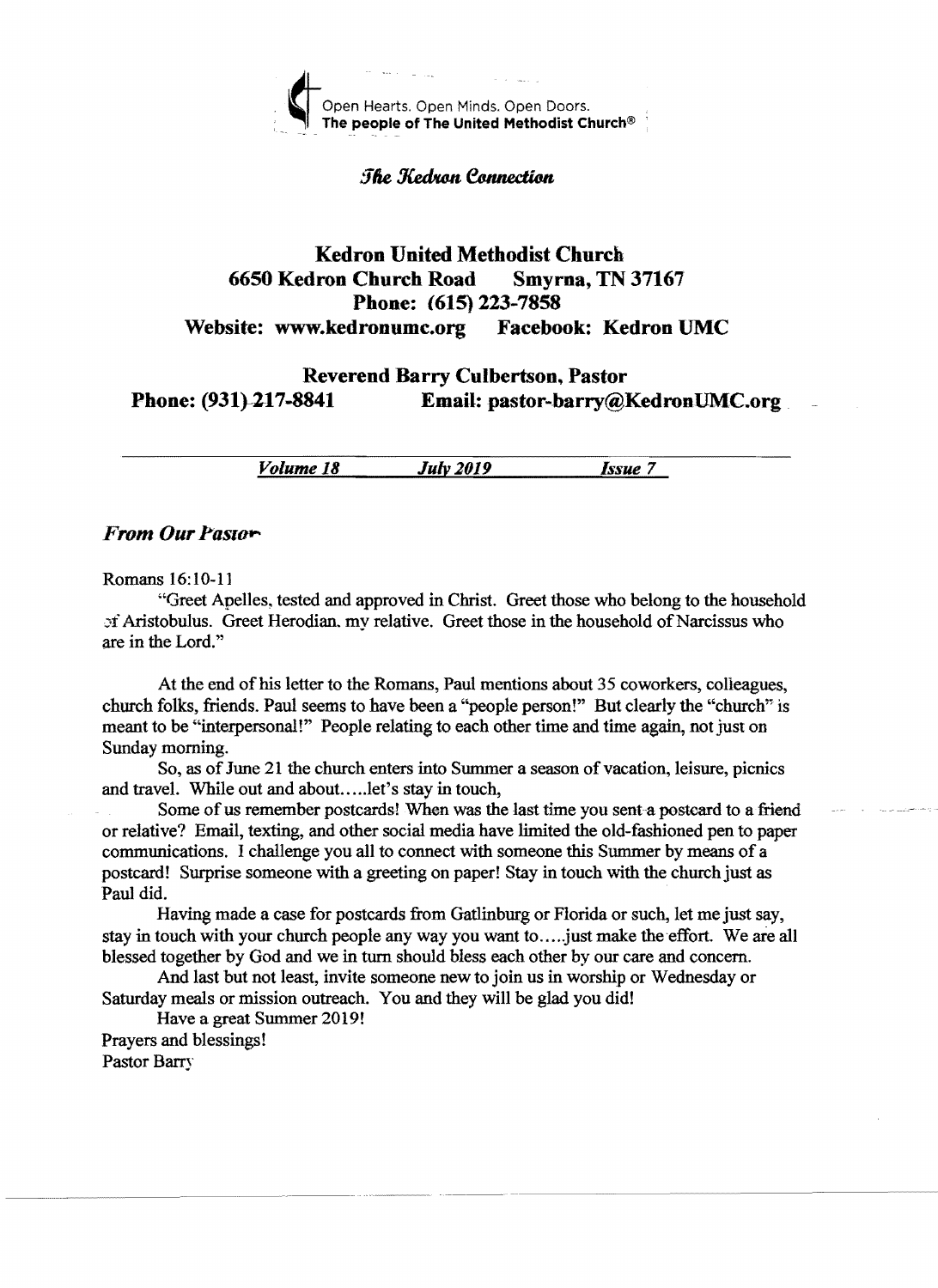## Fellowship Supper

Our Julv Covered-dish Fellowship Supper will be Wednesday, July 3. It is suggested that we have picnic foods such as sandwiches, salads, desserts, whatever you want to bring. We will eat at  $6:30$  p.m. for our indoor picnic.

#### Men's Breakfast

The Men's Breakfast will be Saturday. Julv 6. Breakfast will be served at 8:00 a.m. in the fellowship hall.

## Youth

Our Youth Faith Formation study group is active. There are several participants. Watch for news of their activities. They recently went to the Beersheba Springs United Methodist Center for the day.

## Bible Study

The Bible Study led by Rev. Travis Perry continues. The group meets at his home on Tuesdays at 9:30 a.m. The address is 1215 Ledbury Dr., Smyrna

## Bucket Offerings

In July our bucket offerings at Sunday morning worship will be donated to the local food bank.

## Thank You

Thanks to Delann Dunbar for writing our Father's Day program for the worship service. Thanks also to those who participated, and to John Vance for his video presentation. The program honored fathers in a very creative and inspiring performance.

#### Food Bank

You may bring food donations for the local food bank on the first and second Sundays of the month. Place the donations on the pew in the narthex. The food will be delivered to the food bank. The suggested items for July are pasta and pasta sauce. All non-perishable foods are accepted and appreciated.

## Administrative Council

Our Administrative Council will meet on Sunday, July 14. The meeting will begin at 1:00 p.m.

#### Laity

The Rutherford County Laity Fellowship will meet on July 22 at Elder's Chapel UMC. The church address is 210 Front St., Smyrna. The meeting will begin at 6:30 p.m. with dinner.

#### Who said this?

"Surely God is mighty and does not despise any; he is mighty in strength of understanding."

**NRSV** (hint book of Job)

Psalm 100 verse 5 was the June newsletter quotation.

#### Happy Birthday to:

| Arnold White       | July 7  |
|--------------------|---------|
| Lydia Rouse        | July 11 |
| <b>Emily Rouse</b> | July 23 |
| John Vance         | July 24 |
| Peggy Lee          | July 26 |

#### Happy Anniversary to:

Stephen & Kimberly McMillin July 5

A priest, on hearing children's confessions was puzzled to find child after child, after the confession of more familiar sins, confessing to throwing peanuts in the river. He wondered whether they were repenting of wasting school food or river pollution. He decided to press for a little more explanation when the last child came in. The penitent, however, failed to confess this. The priest asked ifhe had forgotten throwing peanuts in the river.

"But Father," said a bewildered voice, ''I am Peanuts."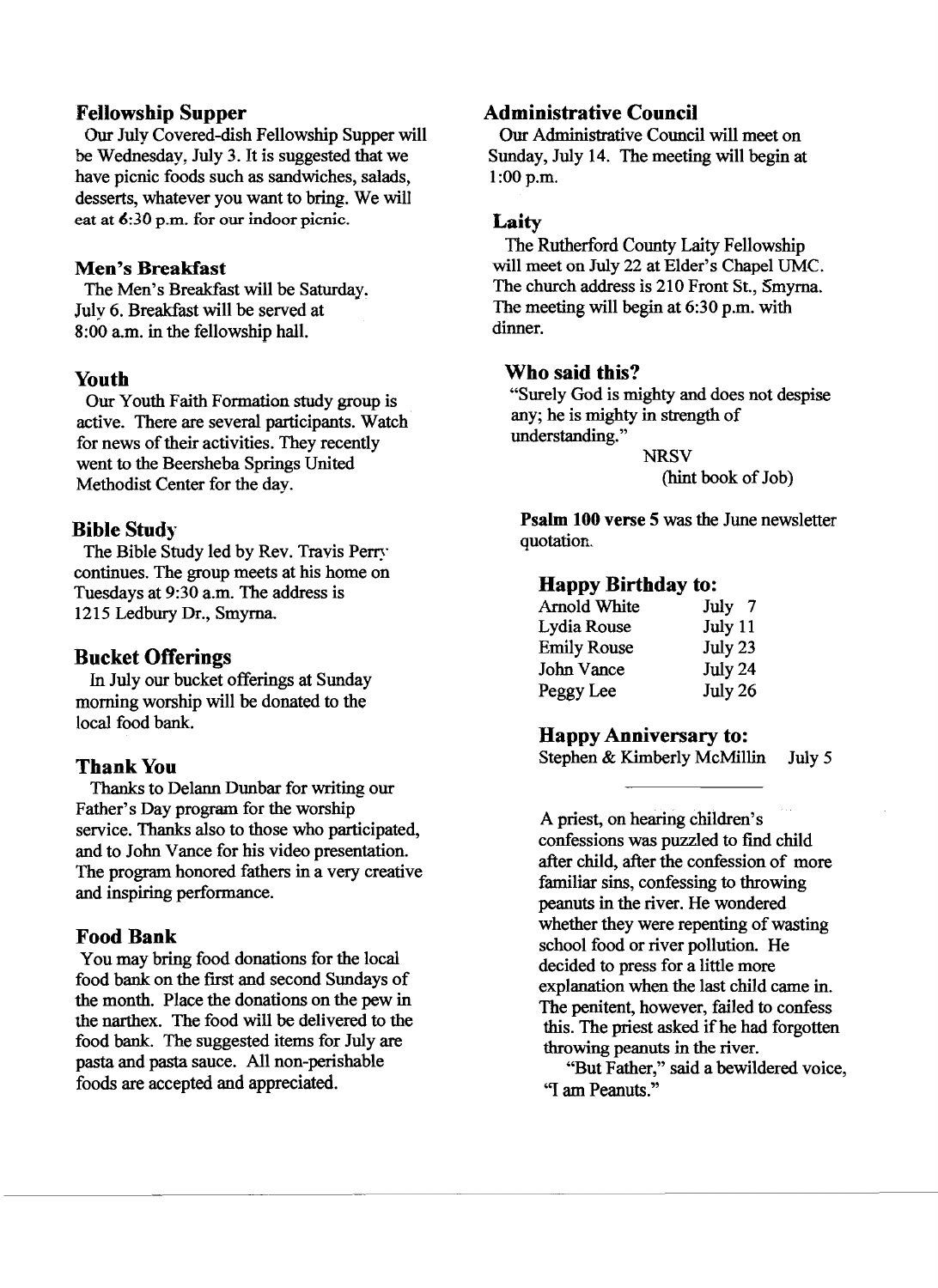

# **Living Aloha**

The Hawaiian word *aloha* has many meanings. It is most often used as a greeting for both "hello" and "good-bye" but it is also the word for love, mercy, and for the biblical concept of shalom.

On the island of Kaua'i, aloha also refers to a unique program involving the Kapa'a Elementary School and Kapa'a United Church of Christ. The Aloha Peace Project began with the vision of former school teacher and church member, Laura Taylor. She envisioned the community working in harmony and peace, and realized if they were going to do that, they had to start with the children.

Taylor has written a curriculum that is used in the local elementary school and is supported by a resource center housed in a "peace room" at the church. A large number of church volunteers assist the school staff, support the project with prayer, and prepare craft materials. The curriculum includes a variety of interactive activities such as storytelling, puppet shows, and crafts to help build self-esteem, teach diversity, and develop relationship skills.

Fourth-grader Brylyn Aiwohi says, "I like Peace Project because I like how they can stop bullying." Other issues that are addressed are cliques, respect, teasing, and drug use.

The children learn a standard response - with both words and actions - of "stop, think peace." In a session on emotions, Laura Taylor tells the children, "We don't have to hide under happy faces. We can let people know how we're feeling. We know that when we have a problem we can... " and the children respond with enthusiasm "stop, think peace." It's good advice we could all learn.

## **Julv Calendar**

Tuesday July 2:<br>9:30 a.m. Bible Study Wednesday. July 3: 6:30 p.m. Fellowship Supper Saturday, July 6: 8:00 a.m. Men's Breakfast Sunday, July 7: 8:45 a.m. Sunday School 9:30 a.m. Worship Service Tuesday, July 9: 9:30 a.m. Bible Study Sunday, July 14:<br> $\frac{8:45 \text{ a.m.}}{2}$ Sunday School 9:30 a.m. Worship Service 1 :00 p.m. Administrative Council Tuesday, July 16: 9:30 a.m. Bible Study Sunday, July 21 8:45 a.m. Sunday School 9:30 a.m. Worship Service  $10:30$  a.m. August newsletter information due. Email: If fraley@prodigy.net or phone: 615-459-2618. Mondav. July 22: 6:30 p.m. Rutherford Co. Laity at Elder's Chapel UMC Tuesday, July 23: 9:30 a.m. Bible Study Sunday, July 28 : 8:45 a.m. Sunday School 9:30 a.m. Worship Service Tuesday, July 30: 9:30 a.m. Bible Study